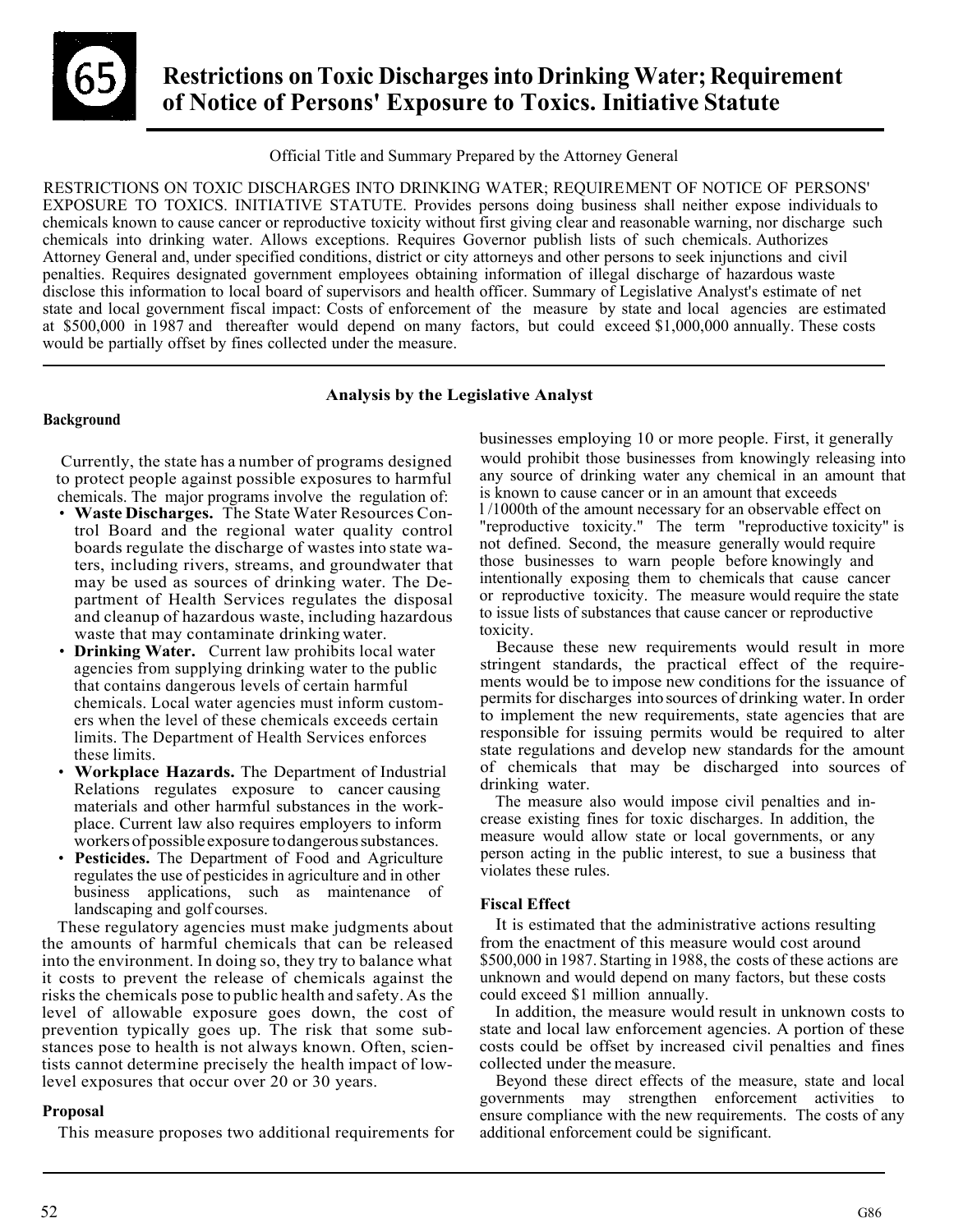This initiative measure is submitted to the people in accordance with the provisions of Article II, Section 8 of the Constitution.

 This initiative measure amends and adds sections to the new provisions proposed to be added are printed in*italic*  Health and Safety Code; therefore, existing provisions proposed to be deleted are printed in strikeout type and *type* to indicate that they are new.

### **PROPOSED LAW**

### *SAFE DRINKING WATER AND TOXIC ENFORCEMENT ACT OF 1986*

 *SECTION 1. The people of California find that hazfailed to provide them with adequate protection, and that* California's toxic protection programs. The people there*ardous chemicals pose a serious potential threat to their health and well-being, that state government agencies have these failures have been serious enough to lead to investigations by federal agencies of the administration of California's toxic protection programs. The people therefore declare their rights:* 

 *(a) To protect themselves and the water they drink against chemicals that cause cancer, birth defects, or other reproductive harm.* 

 *(b) To be informed about exposures to chemicals that cause cancer, birth defects, or other reproductive harm.* 

*(c)* To secure strict enforcement of the laws controlling hazardous chemicals and deter actions that threaten *public health and safety.* 

 *(d) To shift the cost of hazardous waste cleanups more onto offenders and less onto law-abiding taxpayers.* 

 *furtherance of these rights. The people hereby enact the provisions of this initiative in* 

 25249.5) is added to Division 20 of the Health and Safety SECTION 2. Chapter 6.6 (commencing with Section Code, to read:

### *CHAPTER 6.6.*

### *ENFORCEMENT ACT OF 1986 SAFE DRINKING WATER AND TOXIC*

 *With Chemicals Known to Cause Cancer or Reproductive to cause cancer or reproductive toxicity into water or onto or*  into any source of drinking water, not withstanding any other *25249.5. Prohibition On Contaminating Drinking Water Toxicity. No person in the course of doing business shall knowingly discharge or release a chemical known to the state into land where such chemical passes or probably will pass provision or authorization of Law except as provided in Section 25249.9.* 

*25249.6. Required Warning Before Exposure* · *To Chemicals*  Known to Cause Cancer Or Reproductive Toxicity. No person<br>in the course of doing business shall knowingly<br>and intentionally expose any individual to a chemical known<br>to the state to cause cancer or reproductive toxicity wi *except as provided in Section 25249.10.* 

*25249.7. Enforcement.* 

*(a) Any person violating or threatening to violate Section 25249.5 or Section 25249.6 may be enjoined in any court of competent Jurisdiction.*

*(b) Any person who has violated Section 25249.5 or Section 25249.6 shall be liable for a civi<sup>l</sup> penalty not to exceed \$2500 per day for each such violation in addition to any other penalty established by law. Such civil penalty may be assessed and recovered in a civil action brought in any* 

 *court of competent jurisdiction.*

 *(c) Actions pursuant to this section may be brought by the Attorney General in the name of the people of the State of California or by any district attorney or by any city attorney of a city having a population in excess of 750,000 or with the consent of the district attorney by a city prosecutor in any city or city and county having a full-time city prosecutor, or as provided in subdivision (d).* 

 *General and the district attorney and any city attorney in (d) Actions pursuant to this section may be brought by any person in the public interest if (1) the action is commenced more than sixty days after the person has given notice of the violation which is the subject of the action to the Attorney whose jurisdiction the violation is alleged to occur and to the alleged violator, and (2) neither the Attorney General nor any district attorney nor any city attorney or prosecutor has commenced and is diligently prosecuting an action against such violation.* 

### *25249.8 List Of Chemicals Known to Cause Cancer Or Reproductive Toxicity.*

*(a) On or before March 1, 1987, the Governor shall cause to be published a list of those chemicals known to the state to cause cancer or reproductive toxicity within the meaning of this chapter, and he shall cause such list to be revised and republished in light of additional knowledge at least once per year thereafter. Such list shall include at a minimum those substances identified by reference in Labor Code Section 6382(b)(1) and those substances identified additionally by reference in Labor Code Section 6382(d).* 

 *or reproductive toxicity within the meaning of this chapter if formally identified it as causing cancer or reproductive 6382(d). (b) A chemical is known to the state to cause cancer in the opinion of the state's qualified experts it has been clearly shown through scientifically valid testing according to generally accepted principles to cause cancer or reproductive toxicity, or if a body considered to be authoritative by such experts has toxicity, or if an agency of the state or federal government has formally required it to be labeled or identified as causing cancer or reproductive toxicity.* 

*(c) On or before January 1, 1989, and at least once per year thereafter, the Governor shall cause to be published a separate list of those chemicals that at the time of publication are required by state or federal law to have been tested for potential to cause cancer or reproductive toxicity but that the states qualified experts have not found to have been adequately tested as required.* 

*(d) The Governor shall identify and consult with the state's qualified experts as necessary to carry out his duties under this section.* 

 *(e) In carrying out the duties of the Governor under this considered to be adopting* or *amending a regulation within the section, the Governor and his designates shall not be meaning of the Administrative Procedure Act as defined in Government Code Section 11370.* 

*25249.9 Exemptions from Discharge Prohibition.*

(a) Section  $\overline{25249.5}$  shall not apply to any discharge or release that takes place less than twenty months subsequent *(a) Section 25249.5 shall not apply to any discharge or release that takes place less than twenty months subsequent to the listing of the chemical in question on the list required to be published under subdivision (a) of Section 25249.8.*

*(b) Section 25249.5 shall not apply to any discharge or release that meets both of the following criteria:* 

*(1) The discharge or release will not cause any significant amount of the discharged or released chemical to* 

*Continued on page 62*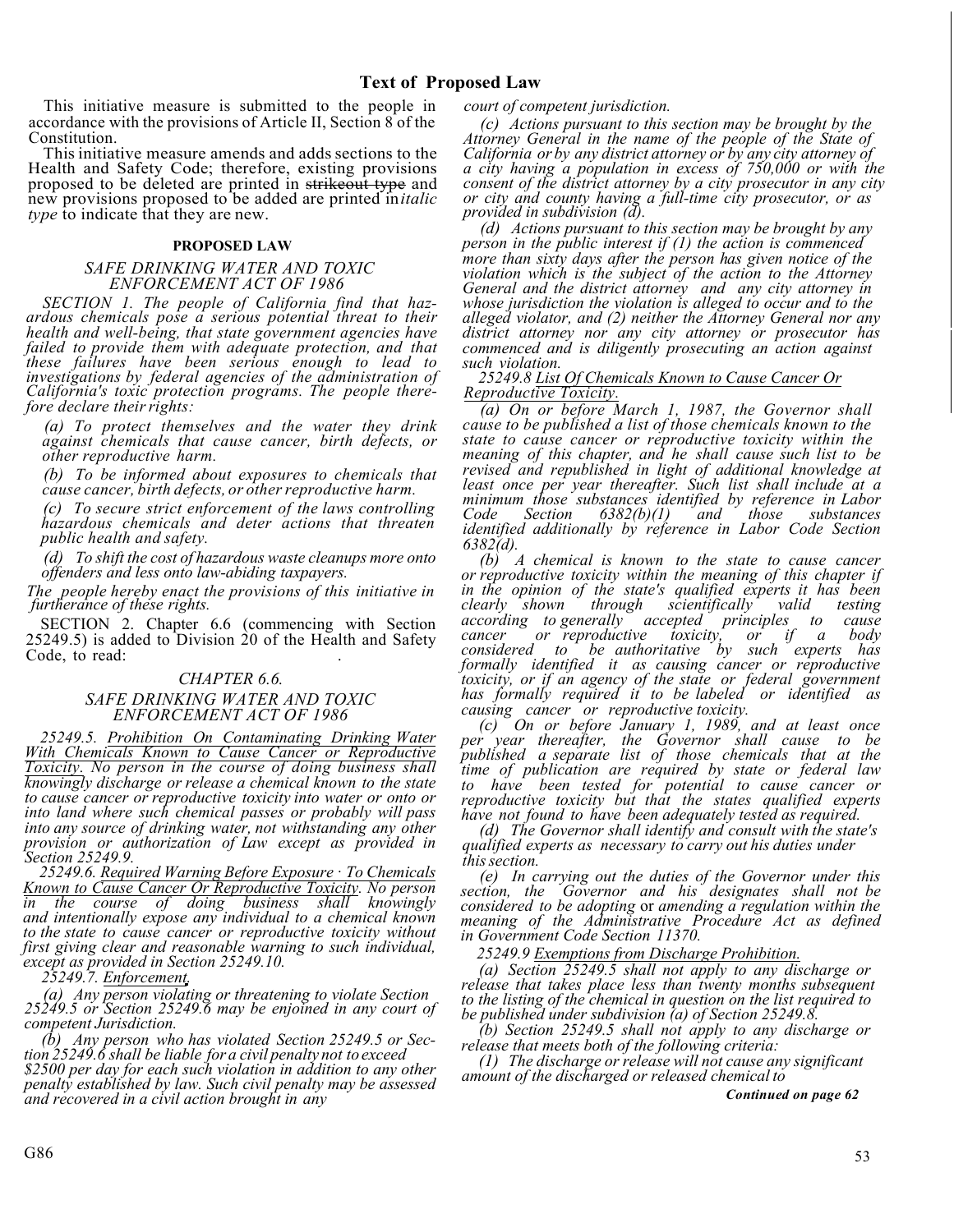



# **Proposition 65 Text of Proposed Law**

### *Continued from page 53*

*enter any source of drinking water.* 

*(2) The discharge or release is in conformity with all other laws and with every applicable regulation, permit, requirement, and order.* 

*In any action brought to enforce Section 25249.5, the burden of showing that a discharge or release meets the criteria of* 

*this subdivision shall be on the defendant. 25249.10 Exem lions om Warnin Re uirement. Section 25249.6 s hall not app ly to any of the following:* 

*( a) An exposure for which fed era I law governs warning in* 

*(b) An exposure that takes place less than twelve months subsequent to the listing of the chemical in question on the list required to be published under subdivision (a) of Section (a) of Section 25249.8.* 

*show* that the exposure poses no significant risk assuming known to the state to cause cancer, and that the exposure<br>will have no observable effect assuming exposure at one  *known to the state to cause reproductive toxicity, based on (c) An exposure for which the person responsible can* lifetime exposure at the level in question for substances *thousand (I,000) times the level in question substances evidence and standards of comparable scientific validity to the evidence and standards which form the scientific basis for the listing of such chemical pursuant to subdivision (a) of Section 25249.8. In any action brought to enforce Section 25249.6, the burden of showing that an exposure meets the criteria of this subdivision shall be on defendant.* 

*25249.11 Definitions.* 

*For purposes of this chapter:*

*(a) "Person" means an individual, trust,firm,joint*

*stock company, corporation, company, partnership, and association.* 

*(b)* "Person in the course of doing business" does not *include any person employing fewer than ten employees in his business; any city, county, or district or any department or agency thereof or the state or any department or agency thereof or the federal government or any department or agency thereof; or any entity in its operation of a public water system as defined in Section 4010.1.* 

*(c) "Significant amount" means any detectable amount except an amount which would meet the exemption test in subdivision (c) of Section 25249.10 if an individual were exposed to such an amount in drinking water.* 

*(d) "Source ofdrinking water"means either a present source of drinking water or water which is identified or designated in a water quality control plan adopted by a regional board as being suitable for domestic or municipal uses.* 

 *in which there is a substantial probability that a violation (e) "Threaten to violate" means to create a condition will occur.* 

*(f)* "Warning" within the meaning of Section 25249.6 need *no{be provided separately to each exposed individual and may be provided by general methods such as labels on consumer products, inclusion of notices in mailings to water customers, posting of notices, placing notices in public news media, and the like, provided that the warning accomplished is clear and reasonable. In order to minimize the burden on retail sellers of consumer products including foods, regulations implementing Section 25249.6 shall to the extent practicable place the obligation to provide any warning materials such as labels on the producer or packager rather than on the retail seller, except where the retail seller itself is responsible for introducing a chemical known to the state to cause cancer orreproductive*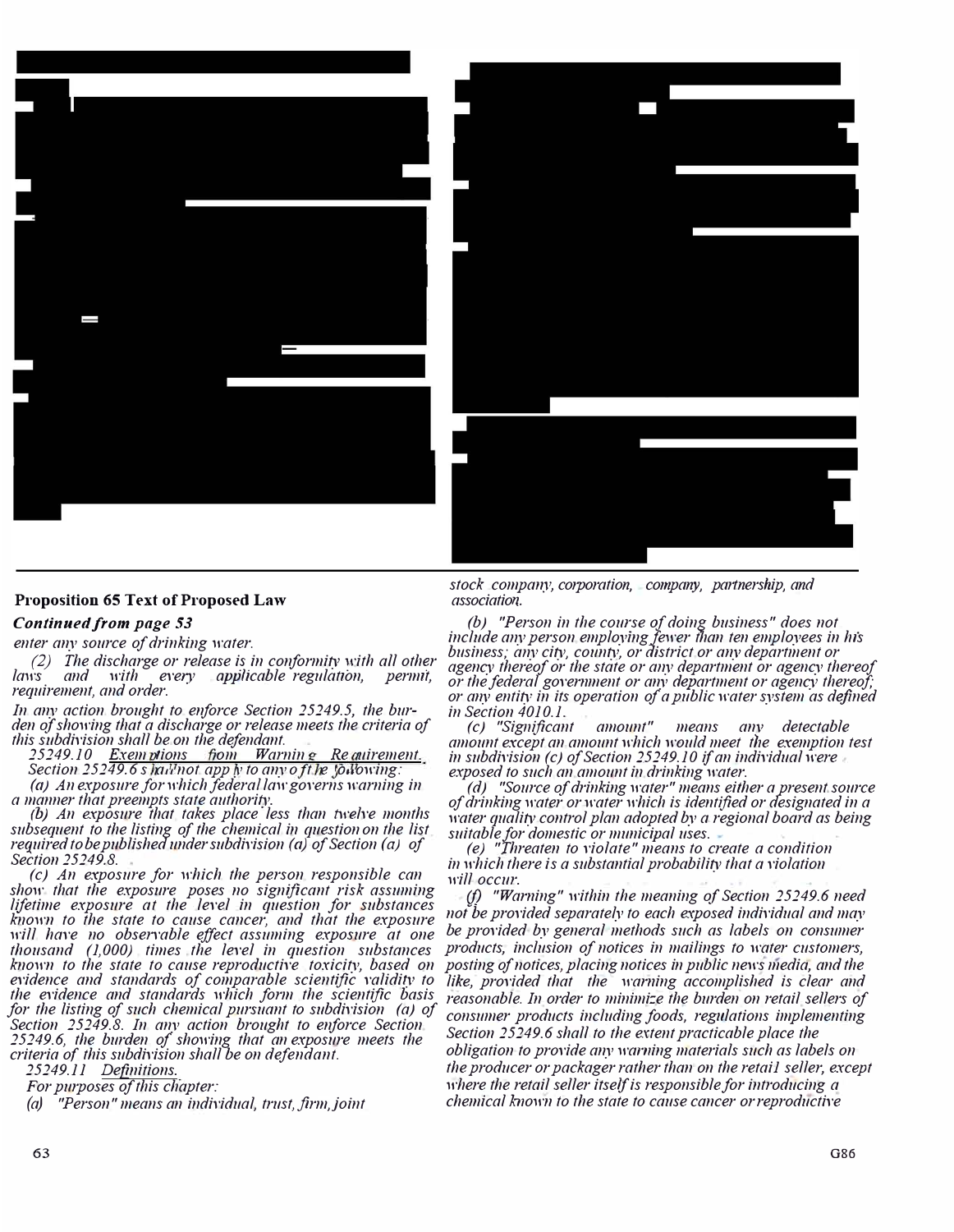*toxicity into the consumer product in question. 25249.12* 

*Implementation. The Governor shall designate a lead agency and such other agencies as may be required to implement the provisions of this chapter including this section. Each agency so designated may adopt and modify regulations, standards, and permits as necessary to conform with and implement the provisions of this chapter and to further its purposes.* 

*25249.13 Preservation Of Existing Rights, Obligations, and <i><u>Pegal obligation</u>* otherwise required in common law or by *statute or regulation, and nothing in this chapter shall create obligation. Penalties and sanctions imposed under this chapter shall be in addition to any penalties or sanctions otherwise prescribed by Law.* 

 Health and Safety Code is amended to read: SECTION 3. Subdivision (d) of Section 25189.5 of the

*months, in addition to the term specified in subdivision (b) or (c), and may be fined up to two hundred fifty thousand dollars*  (d) The court shall also impose upon a person convicted of violating subdivision (b) or  $(c)$  a fine of not less than five thousand dollars (\$5,000) or more than fifty *one hundred*  thousand dollars (\$50,000) *(\$100,000)* for each day of violation *except as further provided in this subdivision. If the act which violated subdivision (b) or (c) caused great bodily injury or caused a substantial probability that death could result, the person convicted of violating subdivision (b) or (c) may be punished by imprisonment in the state prison for up to 36 (\$250,000) for each day of violation.* 

 Health and Safety Code as follows: SECTION 4. Section 25180.7 is hereby added to the

*(a) Within the meaning of this section, a "designated government employee" is any person defined as a "desig nated employee" by Government Code Section 82019, as amended.* 

*(b) Any designated government employee who obtains information in the course of his official duties revealing the illegal discharge or threatened illegal discharge of a hazardous waste within the geographical area of his jurisdiction and who knows that such discharge or threatened discharge is likely to cause substantial injury to the public health or safety must, within seventy-two hours, disclose such information to the local Board of Supervisors and to the local health officer. No disclosure of information is required under this subdivision when otherwise prohibited by law, or when law enforcement personnel have determined that such disclosure would adversely affect an ongoing criminal investigation, or when the information is already general public knowledge within the locality affected by the discharge or threatened discharge.*

 *conviction, be punished by imprisonment in the county (c) Any designated government employee who knowingly and intentionally fails to disclose information required to be disclosed under subdivision (b) shall, upon*

*jail for not more than one year or by imprisonment in state prison for not more than three years. The court may also impose upon the person a fine of not less than five thousand dollars (\$5000) or more than twenty-five thousand dollars (\$25,000). The felony conviction for violation of this section shall require forfeiture of government employment within thirty days of conviction.* 

 *notify local news media and shall make such information (d) Any local health officer who receives information pursuant to subdivision (b) shall take appropriate action to available to the public without delay.* 

SECTION 5. Section 25192 of the Health and Safety Code is amended to read:

pursuant to this chapter or Chapter 6.6 (commencing with 25192. (a) All civil and criminal penalties collected *Section 25249.5)* shall be apportioned in the following manner:

(1) Fifty percent shall be deposited in the Hazardous Waste Control Account *Hazardous Substance Account* in the General Fund.

(2) Twenty-five percent shall be paid to the office of the (2) Twenty-five percent shall be paid to the office of the city attorney, *city prosecutor*, district attorney, or Attorney General, which ever office brought the action, *or in the case of an action brought by a person* 

 *(3)* Twenty-five percent shall be paid to the department  *department or sheriffs office or California Highway Patrol led discretion of the local health officer.*  and used to fund the activity of the local health officers *officer* to enforce the provisions of this chapter pursuant to Section 25180. If investigation by the local police *to the bringing of the action, the local health officer shall pay a total of forty percent of his portion under this subdivision to said investigating agency or agencies to be used for the same purpose: If more than one agency is eligible for payment under this provision, division of payment among the eligible agencies shall be in the* 

(b) If a reward is paid to a person pursuant to Section 25191.7, the amount of the reward shall be deducted from the amount of the civil penalty before the amount is apportioned pursuant to subdivision (a).

*(c) Any amounts deposited in the Hazardous Substance Account pursuant to this section shall be included in the computation of the state account rebate specified in Section 25347.2.* 

 *affect other provisions or applications of the initiative which*  · *SECTION 6. If any provision of this initiative or the application there of is held invalid, that invalidity shall not can be given effect without the invalid provision or application, and to this end the provisions of this initiative are severable.*

 *may be amended by statute, passed in each house by a two- thirds vote. SECTION 7. To further its purposes this initiative* 

*SECTION 8. This initiative shall take effect on January 1, 1987.*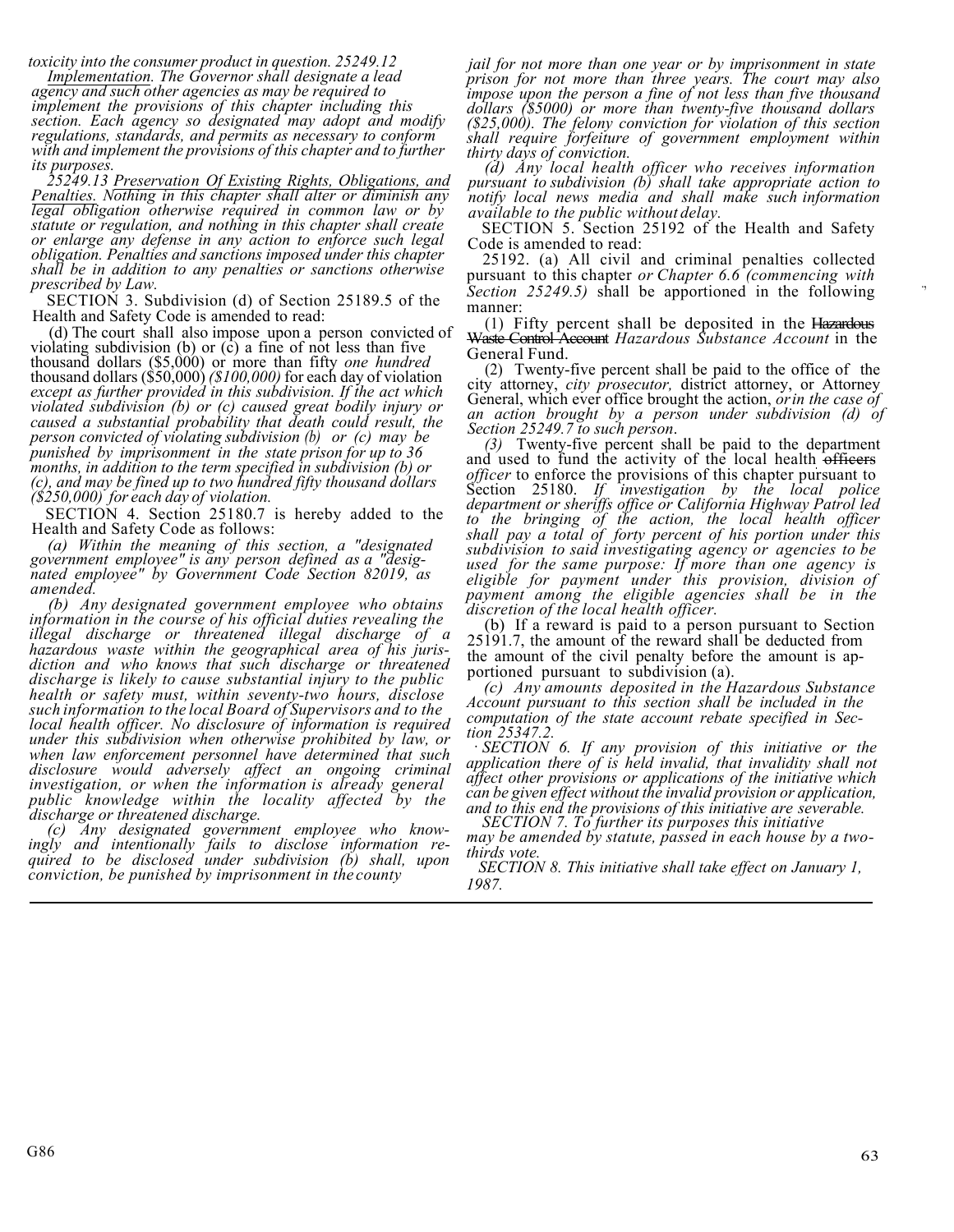

 Restrictions on Toxic Discharges into Drinking Water; Requirement of Notice of Persons' Exposure to Toxics. Initiative Statute

# Argument in Favor of Proposition 65

Fullerton, Riverside, McFarland, Sacramento, and San Jose have each have a right to know, and to make our own choices about already been exposed to chemicals that may make them sterile or being exposed to these chemicals.<br>give- them cancer.<br>TOUGHER ENFORCEMENT<br>There are certain chemicals that are scientifically known not<br>Roth public prosecutors

- 
- Keep these chemicals out of our drinking water.<br>Warn us before we're exposed to any of these dangerous
- 
- Make government officials tell the public when an illegal .

discharge of hazardous waste could cause serious harm. The cost to taxpayers will be negligible, according to the Attorney General's official estimate.

Our present toxic laws aren't tough enough. Despite them, polluters contaminate our drinking water and expose us to ex- tremely toxic chemicals without our knowing it. The health of innocent people is jeopardized. And the public must pay massive costs for cleanup.

The Governor's Toxics Task Force found:

- •· Toxic chemicals can cause cancer, birth defects, and genetic damage.
- 
- • Much of our drinking water is polluted by toxic chemicals. Exposure to toxics costs Californians more than \$1.3 *billion*  per year in medical care, lost income, and deaths.

 that are clear, simple, and straightforward. Proposition 65 turns that report into action, with requirements

Proposition 65 gets tough on toxics.

SAFE DRINKING WATER

 defects). Effectively, it tells businesses: Don't put these chemicals Proposition 65 singles out chemicals that are scientifically known to cause; cancer or reproductive disorders (such as birth into our drinking water supplies.

WARNING BEFORE EXPOSURE

Proposition *65* also tells businesses: Don't expose us to any of

these same chemicals without first giving us a clear warning. We each have a right to know, and to make our own choices about Nearly every week sees a new toxic catastrophe. Children in these same chemicals without first giving us a clear warning. We

Both public prosecutors and ordinary citizens can enforce these

health protections directly in court.<br>Proposition 65 also toughens enforcement for criminal laws There are certain chemicals that are scientifically known not<br>
merely suspected, but known to cause cancer and birth defects.<br>
Proposition 65 would:<br>
• Keep these chemicals out of our drinking water.<br>
• Warn us before we'r

 chemicals already listed as known carcinogens by two organiza-Proposition 65's new civil of fenses focus only on chemicals that are *known to the state* to cause cancer or reproductive disorders. Chemicals that are only suspect are not included. The Governor must list these chemicals, after full consultation with the state's qualified experts. At a minimum, the Governor must include the tions of the most highly regarded national and international scientists:theU.S.'sNationalToxicologyProgram and theU.N.'s International Agency for Research on Cancer.

 These new laws will not take anyone by surprise. They apply actually on the Governor's list. only to businesses that *know* they are putting one of the chemicals out into the environment, and that *know* the chemical is

Proposition 65 will give California the clearest, most effective toxic control laws in the nation.

VOTE *YES* ON PROPOSITION 65.

#### IRA **REINER**

 *District Attorney, Los Angeles County* 

ART TORRES

*State Senator, 24th District Chair, Senate Toxics and Public Safety Management Committee* 

#### **PENNY NEWMAN**

*Chair, Concerned Neighbors in Action (Stringfellow Acid Pits)* 

# **Rebuttal to Argument in Favor of Proposition 65**

 WE JOIN SCIENTISTS, HEALTH PROFESSIONALS AND FARMERS IN URGING A "NO" VOTE ON PROPOSITION 65.

Everybody wants safe drinking water. Proposition 65 simply won't give it to us.

won't 1 give it to us. *PROPOSITION 65WILL NOT PRODUCE SAFE DRINKING WATER.* 

FACT: Proposition 65 EXEMPTS the biggest water polluters in the state.

FACT: Proposition 65 *limits* funds available to district attor-<br>neys to enforce the law.

FA<sup>C</sup>T: IT UNDERMINES CALIFORNIA TOXICS LAW- THE TOUGHEST IN THE COUNTRY.

*PROPOSITION 65 WONT PRODUCE USEFUL WARNINGS.*  It requires "warnings" on millions of ordinary and safe items. We won't know what products are really dangerous anymore.

 THE WARNINGS WE REALLY NEED WILL GET LOST IN LOTS OF WARNINGS WE DON'T NEED.

### *PROPOSITION 65 IS THE WRONG APPROACH.*

*A* leading spokesman for the proponents recently said, "We have plenty of laws on the books already ... you can't clean up anything by loading on more legislation."

We couldn't agree more.

FACT: Toxics enforcement personnel has *increased* 48% in

the last four years.

FACT: The toxics cleanup budget has *increased* nearly 150%

in the last four years. FACT: Several million dollars in fines have *already* been col- lected, used for cleanup and future enforcement.

Proposition 65 will take environmental regulation out of the hands of lawmakers and prosecutors and create a system of vigi-<br>lante justice with bounty hunters seeking rewards.

*PROPOSITION 65 IS FILLED WITH EXCEPTIONS, HURTS FARMERS, AND WILL NOT GIVE US SAFE DRINKING WA- TER.* 

 *VOTE NO* on the Toxics Initiative. *VOTE NO* on Proposition 65.

EDWARD R. JAGELS

*District Attorney, Kern County* 

MICHELE BEIGEL CORASH *Former General Counsel* 

*U.S. Environmental Protection Agency* 

**CATHIE WRIGHT** 

*Member of the Assembly, 37th District*

*Member, Assembly Committee* on Environmental Safety and Toxic Materials